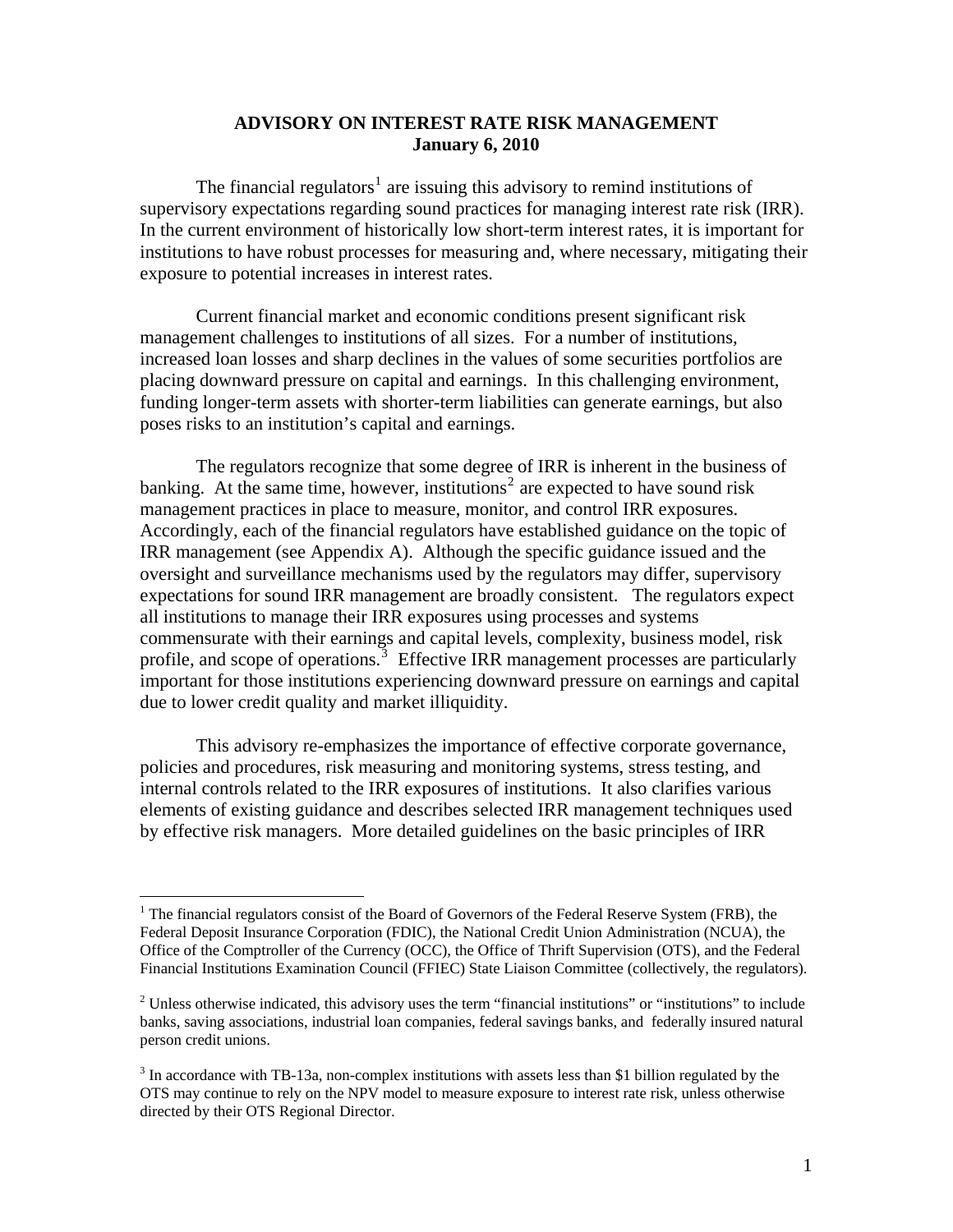management discussed in this advisory can be found in each regulator's established guidance.<sup>[4](#page-1-0)</sup>

Importantly, effective IRR management not only involves the identification and measurement of IRR, but also provides for appropriate actions to control this risk. If an institution determines that its core earnings and capital are insufficient to support its level of IRR, it should take steps to mitigate its exposure, increase its capital, or both.

### **Corporate Governance**

Existing interagency and international guidance identifies the board of directors as having the ultimate responsibility for the risks undertaken by an institution – including IRR. As a result, the regulators remind boards of directors that they should understand and be regularly informed about the level and trend of their institutions' IRR exposure. The board of directors or its delegated committee of board members should oversee the establishment, approval, implementation, and annual review of IRR management strategies, policies, procedures, and limits (or risk tolerances). Institutions should understand the implications of the IRR strategies they pursue, including their potential impact on market, liquidity, credit, and operating risks.

Senior management is responsible for ensuring that board-approved strategies, policies, and procedures for managing IRR are appropriately executed within the designated lines of authority and responsibility. Management also is responsible for maintaining:

- Appropriate policies, procedures and internal controls addressing IRR management, including limits and controls over risk taking to stay within board-approved tolerances;
- Comprehensive systems and standards for measuring IRR, valuing positions, and assessing performance, including procedures for updating IRR measurement scenarios and key underlying assumptions driving the institution's IRR analysis;
- Sufficiently detailed reporting processes to inform senior management and the board of the level of IRR exposure.

 An institution's IRR tolerance should be communicated so that the board of directors and senior management clearly understand the institution's risk tolerance limits and approach to managing the impact of IRR on earnings and capital adequacy. IRR reports distributed to senior management and the board should provide aggregate information and supporting detail that is sufficient to enable them to assess the sensitivity of the institution to changes in market rates and important assumptions underlying the metrics used. Institutions with an Asset/Liability Committee (ALCO), or similar senior management committee, should ensure the committee actively monitors the IRR profile and has sufficiently broad representation across major functions that can directly or

<span id="page-1-0"></span><sup>&</sup>lt;sup>4</sup> The principles set forth in this advisory and the regulators' individual guidance are consistent with the principles established by the Basel Committee on Banking Supervision.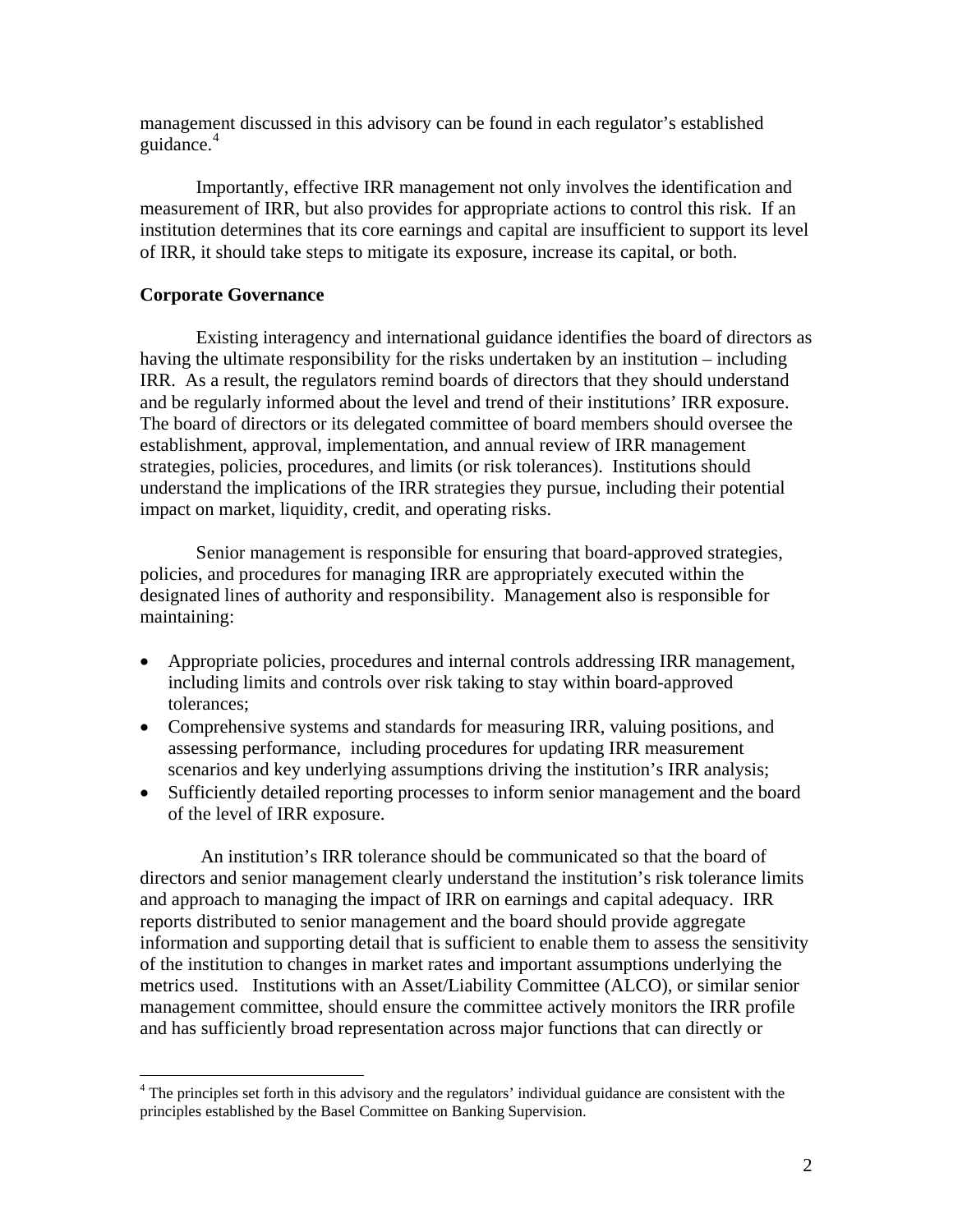indirectly influence the institution's IRR exposure (e.g., lending, investment securities, wholesale and retail funding).

### **Policies and Procedures**

Institutions are expected to have comprehensive policies and procedures governing all aspects of their IRR management process. Such policies and procedures should ensure the IRR implications of significant new strategies, products and businesses are integrated into IRR management process. Policies and procedures also should document and provide for controls over permissible hedging strategies and hedging instruments. Institutions should ensure the assessment of IRR is appropriately incorporated in firm-wide risk management efforts so that the interrelationships between IRR and other risks are understood.

IRR tolerances articulated in an institution's policies should be explicit and address the potential impact of changing interest rates on earnings and capital from a short-term and a long-term perspective. Well-managed institutions generally specify IRR tolerances in the context of scenarios of potential changes in market interest rates and a target or range for performance metrics. Institutions with significant exposures to basis risk, yield curve risk or positions with explicit or embedded options should establish risk tolerances appropriate for these risks.

### **Measurement and Monitoring of IRR**

Existing interagency guidance articulates supervisors' expectations that institutions have robust IRR measurement processes and systems to assess exposures relative to established risk tolerances. Such systems should be commensurate with the size and complexity of the institution. Although institutions may rely on third-party IRR models, they are expected to fully understand the underlying analytics, assumptions, and methodologies and ensure such systems and processes are incorporated appropriately in the strategic (long-term) and tactical (short-term) management of IRR exposures.

#### *Measurement Methodologies*

Institutions use a variety of techniques to measure IRR exposure. The regulators continue to believe that well-managed institutions will consider earnings and economic perspectives when assessing the scope of their IRR exposure. Reduced earnings or outright losses adversely affect an institution's liquidity and capital adequacy. Evaluating the impact of adverse changes in an institution's economic value also is useful as it can signal future earnings and capital problems.<sup>[5](#page-2-0)</sup>

Although simple maturity gap analysis for assessing the impact of changes in market rates on earnings may continue to be a viable analytical tool for small institutions with less complex IRR profiles, many institutions now use some form of simulation

<span id="page-2-0"></span> $<sup>5</sup>$  12 CFR § 3.10 provides that national banks can be assessed higher minimum capital ratios based on</sup> significant exposures to declines in the economic value of its capital.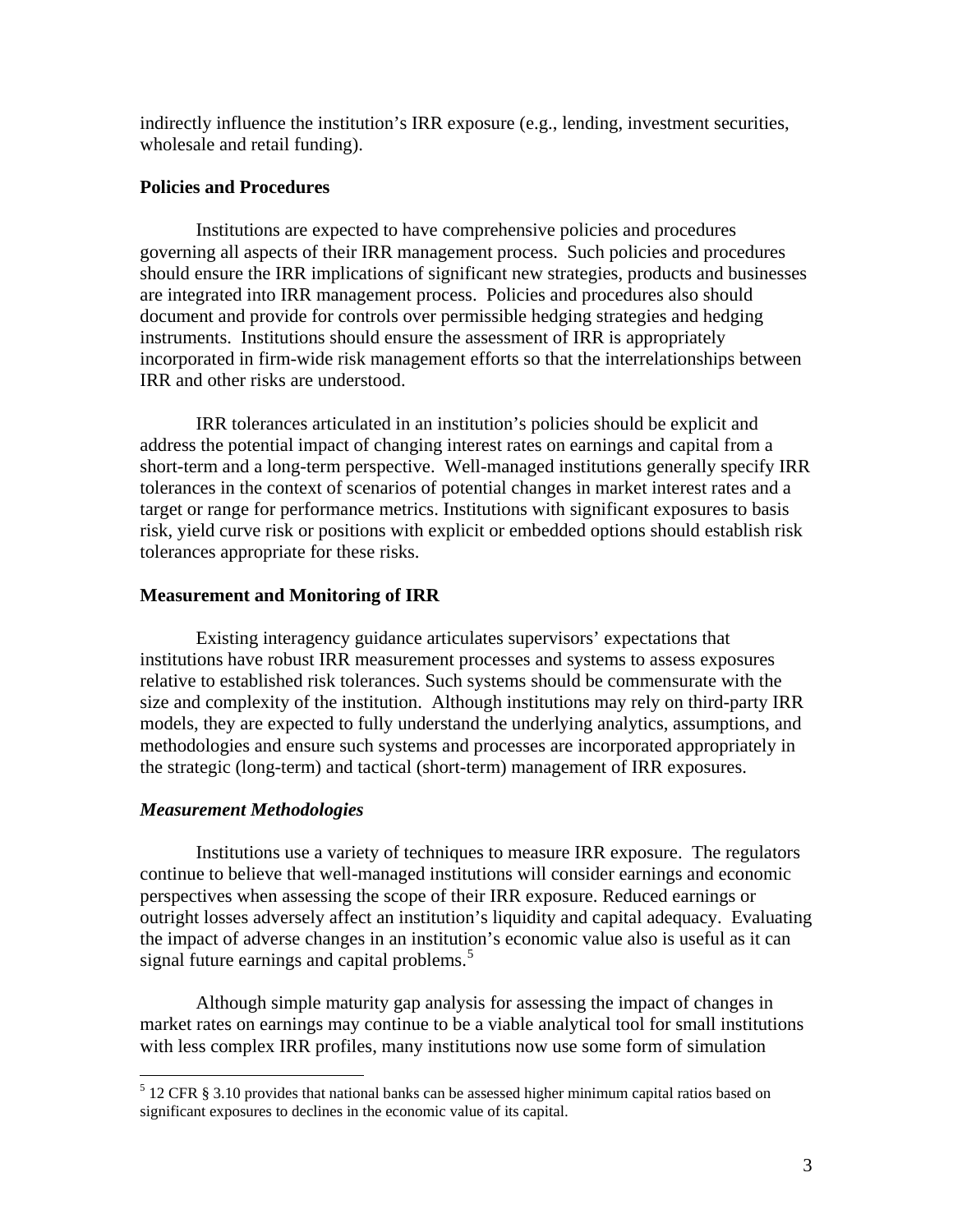modeling to measure IRR exposure. In fact, current computer technology allows even some smaller, less sophisticated institutions to perform comprehensive simulations of the potential impact of changes in market rates on their earnings and capital. Most institutions primarily use simulations to assess the impact of changing rates on earnings. However, many simulation models have the capability of forecasting the impacts on both earnings and capital by generating pro-forma income statements and balance sheets. Most also have capabilities for assessing the impact of changing rates on the market value of the balance sheet. Institutions are encouraged to use the full complement of analytical capabilities of their IRR simulation models.

A key aspect of IRR simulation involves the selection of an appropriate time horizon(s) over which to assess IRR exposures. Simulations can be performed over any time horizon and often are used to analyze multiple horizons identifying short-term, intermediate-term, and long-term risk. When using earnings simulation models, IRR exposures are best projected over at least a two-year period. Using a two-year time frame will better capture the true impact of important transactions, tactics, and strategies taken to increase revenues which can be hidden by viewing projected results within shorter time horizons. However, to fully assess the impacts of certain products with embedded options, longer time horizons of five to seven years are typically needed.

In general, simulation models can be either static or dynamic. Static simulation models are based on current exposures and assume a constant balance sheet with no new growth. In contrast, dynamic simulation models rely on detailed assumptions regarding changes in existing business lines, new business, and changes in management and customer behavior. Both techniques are capable of incorporating assumptions about the future path of interest rates using simple deterministic scenario analysis, more sophisticated stochastic-path techniques, or Monte Carlo simulations.

Dynamic earnings simulation models can be useful for business planning and budgeting purposes. However, dynamic simulation is highly dependent on key variables and assumptions that are extremely difficult to project with accuracy over an extended period. Furthermore, model assumptions can potentially hide certain key underlying risk exposures. As such, when performing dynamic simulations, institutions should also run static simulations to provide ALCO or senior management a complete and comparative description of the institution's IRR exposure.

Despite their many benefits, both static and dynamic earnings simulations have limitations in quantifying IRR exposure. As a result, economic value methodologies should also be used to broaden the assessment of IRR exposure.<sup>[6](#page-3-0)</sup> Economic value-based methodologies measure the degree to which the economic values of an institution's positions change under different interest rate scenarios. The economic-value approach focuses on a longer-term time horizon, captures all future cash flows expected from

<span id="page-3-0"></span><sup>&</sup>lt;sup>6</sup> The FDIC, FRB, and OCC commonly refer to such methodologies as Economic Value of Equity (EVE) models. The NCUA uses the term Net Economic Value (NEV) in its regulations and guidance, and the OTS uses Net Portfolio Value (NPV).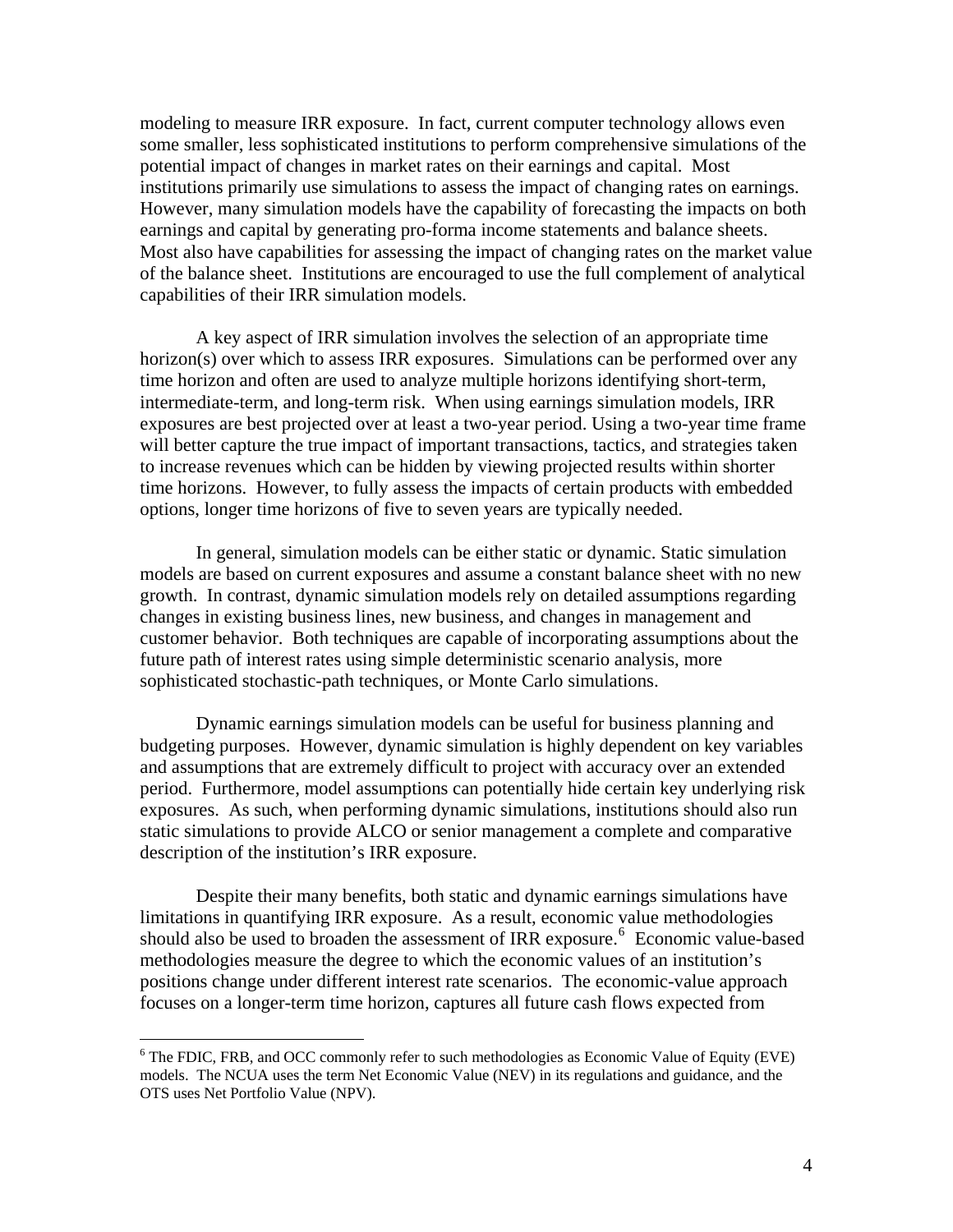existing assets and liabilities, and is more effective in considering embedded options in a typical institution's portfolio.

In general, most economic value models use a static approach in that the analysis typically does not incorporate new business; rather, the analysis shows a snapshot in time of the risk inherent in the portfolio or balance sheet. However, some institutions have started to incorporate dynamic modeling techniques that provide forward-looking estimates of economic value.

Institutions are encouraged to use a variety of measurement methods to assess their IRR profile. Regardless of the methods used, an institution's IRR measurement system should be sufficiently robust to capture all material on and off-balance sheet positions and incorporate a stress-testing process to identify and quantify the institution's IRR exposure and potential problem areas.

### *Stress Testing*

The regulators remind institutions that stress testing, which includes both scenario and sensitivity analysis, is an integral component of IRR management. In general, scenario analysis uses the model to predict a possible future outcome given an event or series of events, while sensitivity analysis tests a model's parameters without relating those changes to an underlying event or real world outcome.<sup>[7](#page-4-0)</sup>

When conducting scenario analyses, institutions should assess a range of alternative future interest rate scenarios in evaluating IRR exposure. This range should be sufficiently meaningful to fully identify basis risk, yield curve risk and the risks of embedded options. In many cases, static interest rate shocks consisting of parallel shifts in the yield curve of plus and minus 200 basis points may not be sufficient to adequately assess an institution's IRR exposure. As a result, institutions should regularly assess IRR exposures beyond typical industry conventions, including changes in rates of greater magnitude (e.g., up and down 300 and 400 basis points) across different tenors to reflect changing slopes and twists of the yield curve. Institutions should ensure their scenarios are severe but plausible in light of the existing level of rates and the interest rate cycle. For example, in low-rate environments, scenarios involving significant declines in market rates can be deemphasized in favor of increasing the number and size of alternative rising-rate scenarios.

Depending on an institution's IRR profile, stress scenarios should include but not be limited to:

- Instantaneous and significant changes in the level of interest rates (instantaneous rate shocks);
- Substantial changes in rates over time (prolonged rate shocks);
- Changes in the relationships between key market rates (i.e., basis risk); and

<span id="page-4-0"></span><sup>7</sup> Basel Committee on Banking Supervision, *Principles for Sound Stress Testing Practices and Supervision*. May 2009.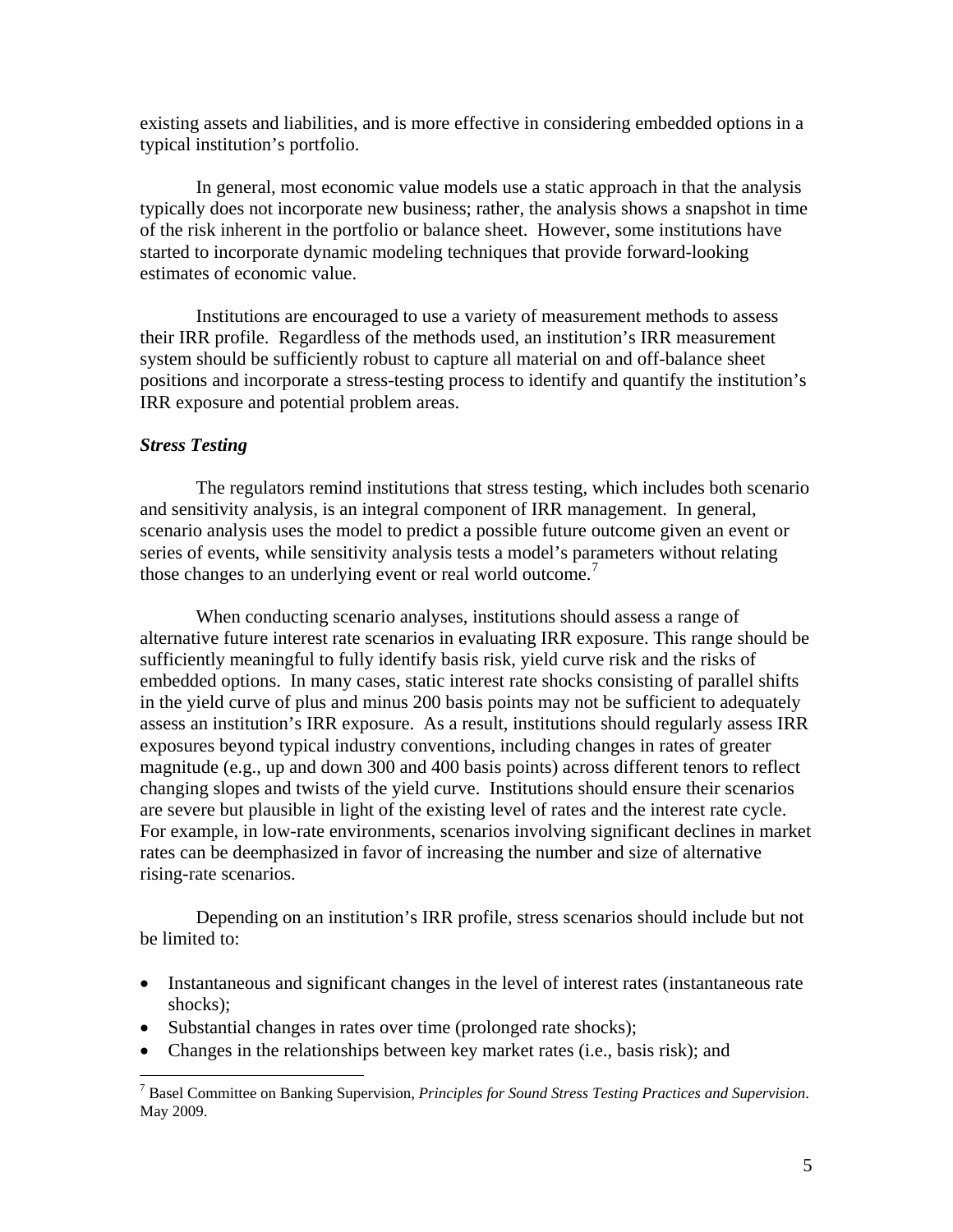• Changes in the slope and the shape of the yield curve (i.e., yield curve risk).

The regulators recognize that not all financial institutions will require the full range of the scenarios discussed above. Non-complex institutions (e.g., institutions with limited embedded options or structured products on their balance sheet) may be able to justify running fewer or less intricate scenarios, depending on their IRR profile. However, interest rate shocks of sufficient magnitude should be run, regardless of the institution's size or complexity. Institutions should ensure IRR exposures are incorporated and evaluated as part of the enterprise-wide risk identification and analysis process.

In addition to scenario analysis, stress testing should include a sensitivity analysis to help determine which assumptions have the most influence on model output. Institutions will generally focus more of their efforts in verifying the most influential assumptions. Additionally, sensitivity analysis can be used to determine the conditions under which key business assumptions and model parameters break down or when IRR may be exacerbated by other risks or earnings pressures.

At well-managed institutions, management compares stress test results against approved tolerances limits. Such reviews enable institutions to properly estimate and monitor key variables whose volatility will significantly affect IRR exposure. Moreover, in conducting stress tests, special consideration should be given to instruments or markets in which concentrations exist as such positions may be more difficult to unwind or hedge during periods of market stress.

#### *Assumptions*

Proper measurement of IRR requires regularly assessing the reasonableness of assumptions that underlie an institution's IRR exposure estimates. The regulators remind institutions to document, monitor, and regularly update key assumptions used in IRR measurement models. At a minimum, institutions should ensure the reasonableness of asset prepayments, non-maturity deposit price sensitivity and decay rates, and key rate drivers for each interest rate shock scenario. Assumptions about non-maturity deposits are critical, particularly in market environments in which customer behaviors may not reflect long-term economic fundamentals, or in which institutions are subject to heightened competition for such deposits. Generally, rate-sensitive and higher-cost deposits, such as brokered and Internet deposits, would reflect higher decay rates than other types of deposits. Also, institutions experiencing or projecting capital levels that trigger brokered and high interest rate deposit restrictions should adjust deposit assumptions accordingly.<sup>[8](#page-5-0)</sup>

<span id="page-5-0"></span><sup>&</sup>lt;sup>8</sup>Section 38 of the FDI Act ([12 U.S.C. 1831](http://www.fdic.gov/regulations/laws/rules/1000-4000.html#1000sec.38a)*o*) requires insured depository institutions that are undercapitalized to receive approval before engaging in certain activities, and further restricts interest rates paid on deposits by institutions that are not well capitalized. Section 38 restricts or prohibits certain activities and requires an insured depository institution to submit a capital restoration plan when it becomes undercapitalized. Section 216 of the Federal Credit Union Act and NCUA Rules and Regulations (12 CFR Part 702) establish the requirements and restrictions for federally insured credit unions under Prompt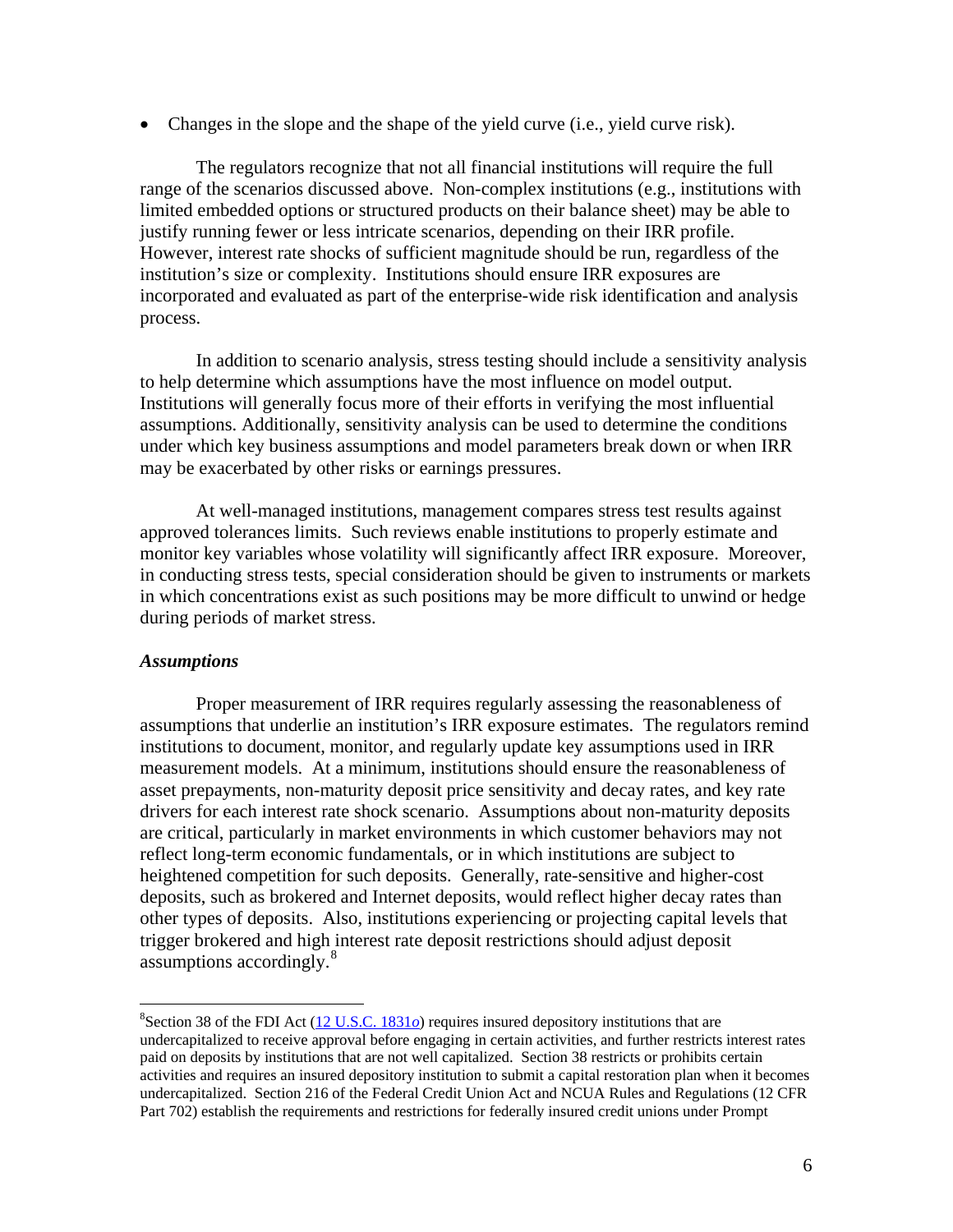When dynamic simulations of future growth and business assumptions are used, assessment of consistent replacement growth rate assumptions is particularly important. Customer behaviors can differ in various markets. Financial institutions should perform historical and forward-looking analyses to develop supportable assumptions and models relevant to their market and business plans.

Proper measurement of IRR also requires sensitivity testing of key assumptions that exert the greatest impact on measurement results. When actual experience differs significantly from past assumptions and expectations, institutions should use a range of assumptions to appropriately reflect this uncertainty. When assumptions are adjusted from prior reporting periods, the changes and their effects on model outputs should be documented and clearly identified.

#### **Risk Mitigating Steps**

Limit controls should be in place to ensure positions that exceed certain predetermined levels receive prompt management attention. An appropriate limit system should permit management to identify IRR exposures, initiate discussions about risk, and take appropriate action as identified in IRR policies and procedures. Further, a wellmanaged institution will find a balance between establishing limits that are neither so high that they are never breached nor so low that exceeding the limits is considered routine and not worthy of action.

Should IRR exposure exceed or approach these limits, institutions can mitigate their risk through balance sheet alteration and hedging. The most common way to control IRR is through the balance sheet mix of assets and liabilities. This involves achieving an appropriate distribution of asset maturities or repricing structures, with the maturity or repricing mix of liabilities that will avoid the potential for severe maturity or duration mismatches between assets and liabilities.

Using derivative instruments to mitigate IRR exposures may be appropriate for institutions with the knowledge and expertise in these instruments. Hedging with interest rate derivatives is a potentially complex activity that can have unintended consequences, including compounding losses, if used incorrectly.<sup>[9](#page-6-0)</sup> Each institution using derivatives should establish an effective process for managing interest rate risk. The level of structure and formality in this process should be commensurate with the activities and level of risk approved by senior management and the board. Institutions should not undertake this activity unless the board and senior management understand the institution's hedging strategy when using these instruments, including the potential risks and benefits of the strategy. Reliance on outside consultants to assist in the establishment of such a strategy

Corrective Action. For public unit and nonmember deposits, additional restrictions apply to federal credit unions as given in § 701.32 of the NCUA Rules and Regulations (12 CFR § 701.32).

<span id="page-6-0"></span><sup>&</sup>lt;sup>9</sup> Federal credit unions may only enter into derivative transactions upon receiving prior approval from the NCUA.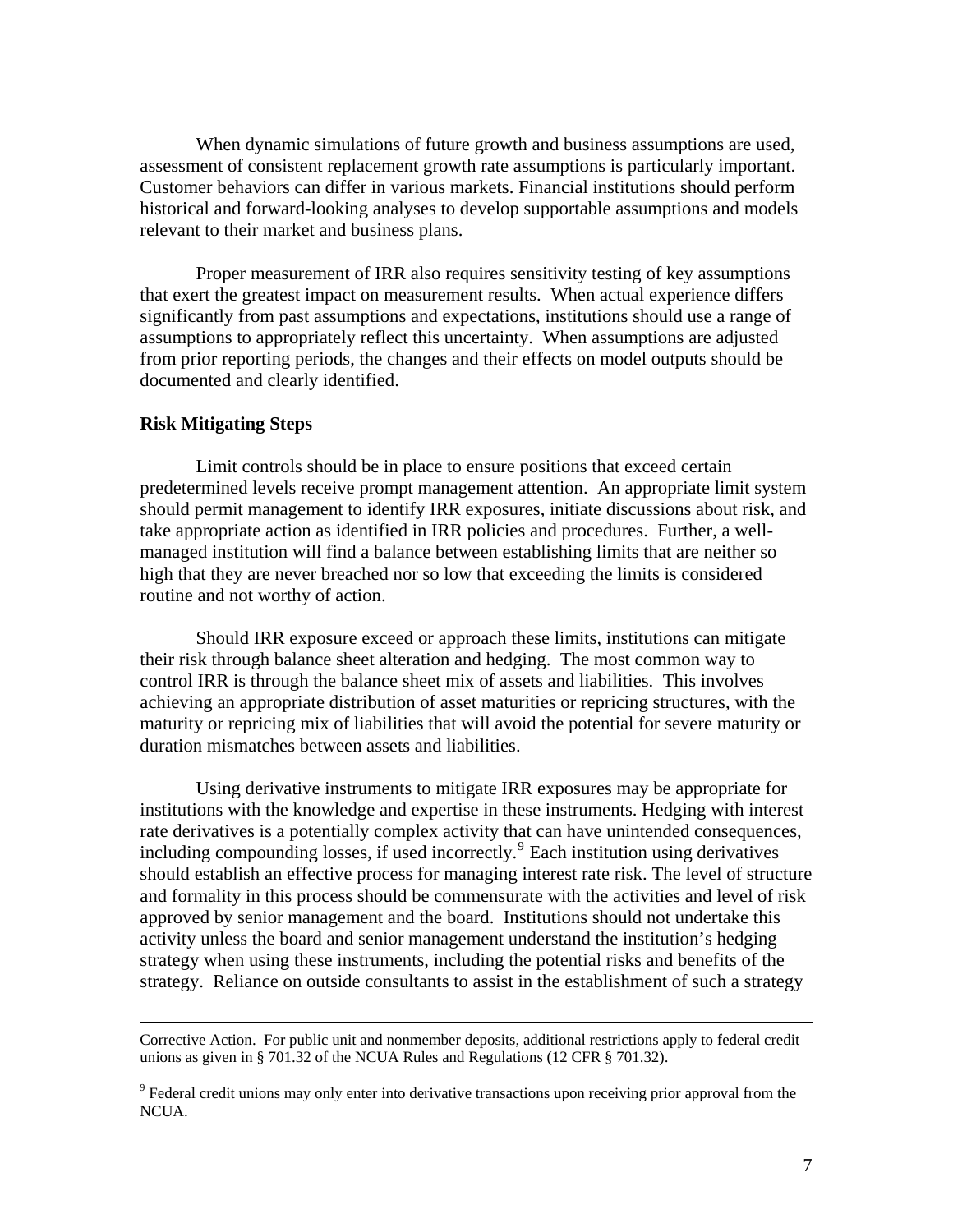does not absolve the board and senior management of their responsibility to fully understand the risks of the derivatives hedging strategy. Hedging strategies should be designed to limit downside earnings exposure or manage income or economic value of equity (EVE) volatility.

#### **Internal Controls and Validation**

The regulators expect institutions to have an adequate system of internal controls to ensure the integrity of all elements of their IRR management process, including the adequacy of corporate governance, compliance with policies and procedures, and the comprehensiveness of IRR measurement and management information systems. These controls should be an integral part of the institution's overall system of internal controls and should promote effective and efficient operations, reliable financial and regulatory reporting, and compliance with relevant laws, regulations, and institution policies.

### *Model Validation*

Validating IRR models is a fundamental part of any institution's system of internal controls. An important element of model validation is independent review of the logical and conceptual soundness. The scope of the independent review should involve assessing the institution's measurement of IRR, including the reasonableness of assumptions, the process used in determining assumptions, and the backtesting of assumptions and results. Management also should implement adequate follow-up procedures to monitor management's corrective actions. The results of these reviews should be available for the relevant supervisory authorities.

Smaller institutions that do not have the resources to staff an independent review function should have processes in place to ensure the integrity of the various elements of their IRR management processes. Often, smaller institutions will use an internal party that is sufficiently removed from the primary IRR functions or an external auditor to ensure the integrity of their risk management process.

Institutions that use vendor-supplied models are not required to test the mechanics and mathematics of the measurement model. However, the vendor should provide documentation showing a credible independent third party has performed such a function.<sup>[10](#page-7-0)</sup> Large and complex institutions, or those with significant IRR exposures, may need to perform more in-depth validation procedures of the underlying mathematics. Validation practices could include constructing an identical model to test assumptions and outcomes or using an existing, well-validated "benchmark" model, which is often a less costly alternative. The benchmark model should have theoretical underpinnings, methodologies, and inputs that are as close as possible to those used in the model being validated. Large and more complex institutions have used "benchmarking" effectively to identify model errors that could distort IRR measurements. The depth and extent of the

<span id="page-7-0"></span> $10$  Ibid.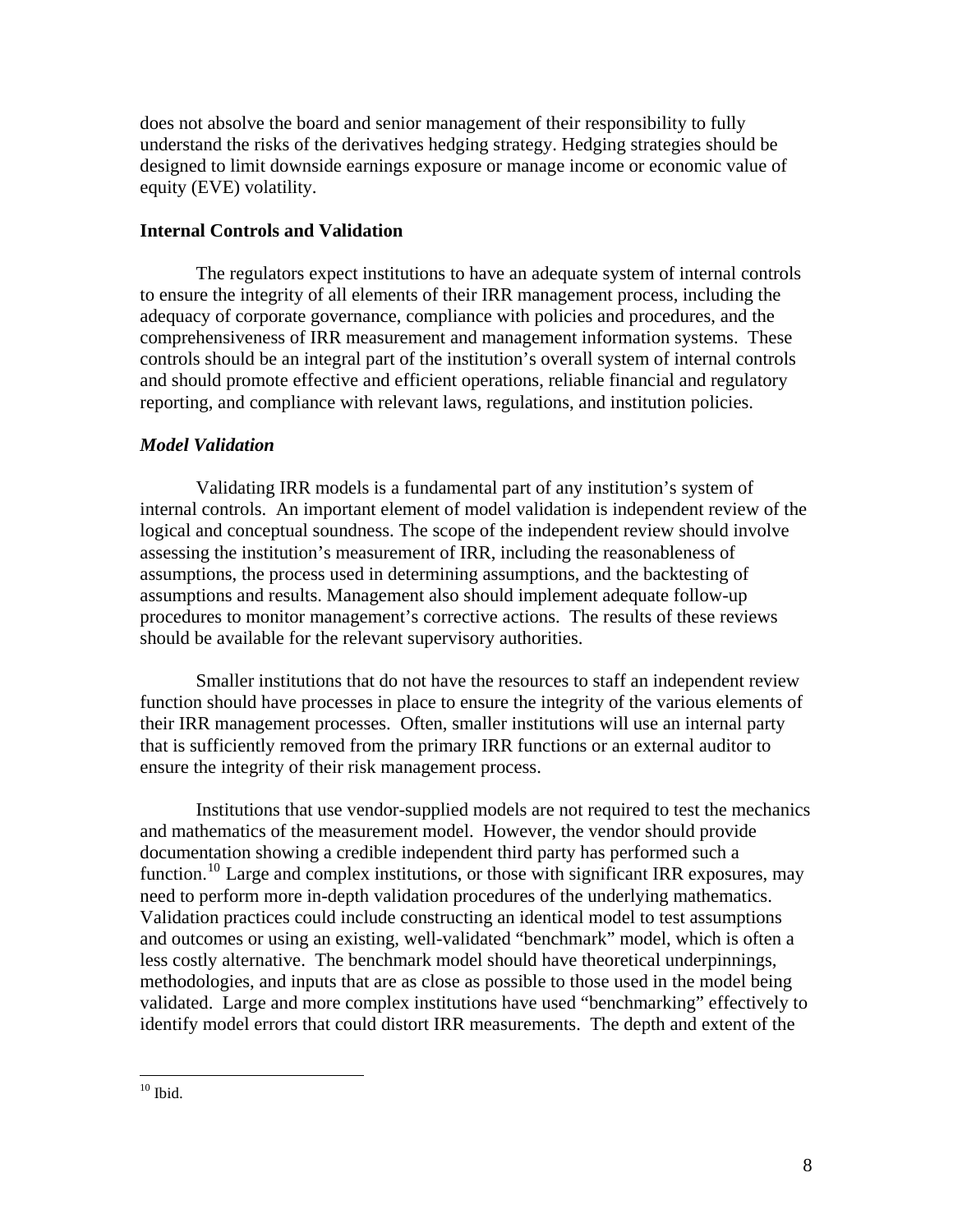validation process should be consistent with the materiality and complexity of the risk being managed.

### **Conclusion**

The adequacy and effectiveness of an institution's IRR management process and the level of its IRR exposure are critical factors in the regulators' evaluation of an institution's sensitivity to changes in interest rates and capital adequacy. When evaluating the applicability of specific guidelines provided in this advisory and the level of capital needed for the level of IRR, the institution's management and regulators should consider factors, such as the size of the institution, the nature and complexity of its activities, and the adequacy of its level of capital and earnings in relation to its overall IRR profile. Material weaknesses in risk management processes or high levels of IRR exposure relative to capital will require corrective action. Such actions could include recommendations or directives to:

- Raise additional capital;
- Reduce levels of IRR exposure;
- Strengthen IRR management expertise;
- Improve IRR management information and measurement systems; or
- Take other measures or some combination of actions, depending on the facts and circumstances of the individual institution.

IRR management should be an integral component of an institution's risk management infrastructure. Management should assess the need to strengthen existing IRR practices by incorporating the supervisory expectations and management techniques highlighted in this advisory.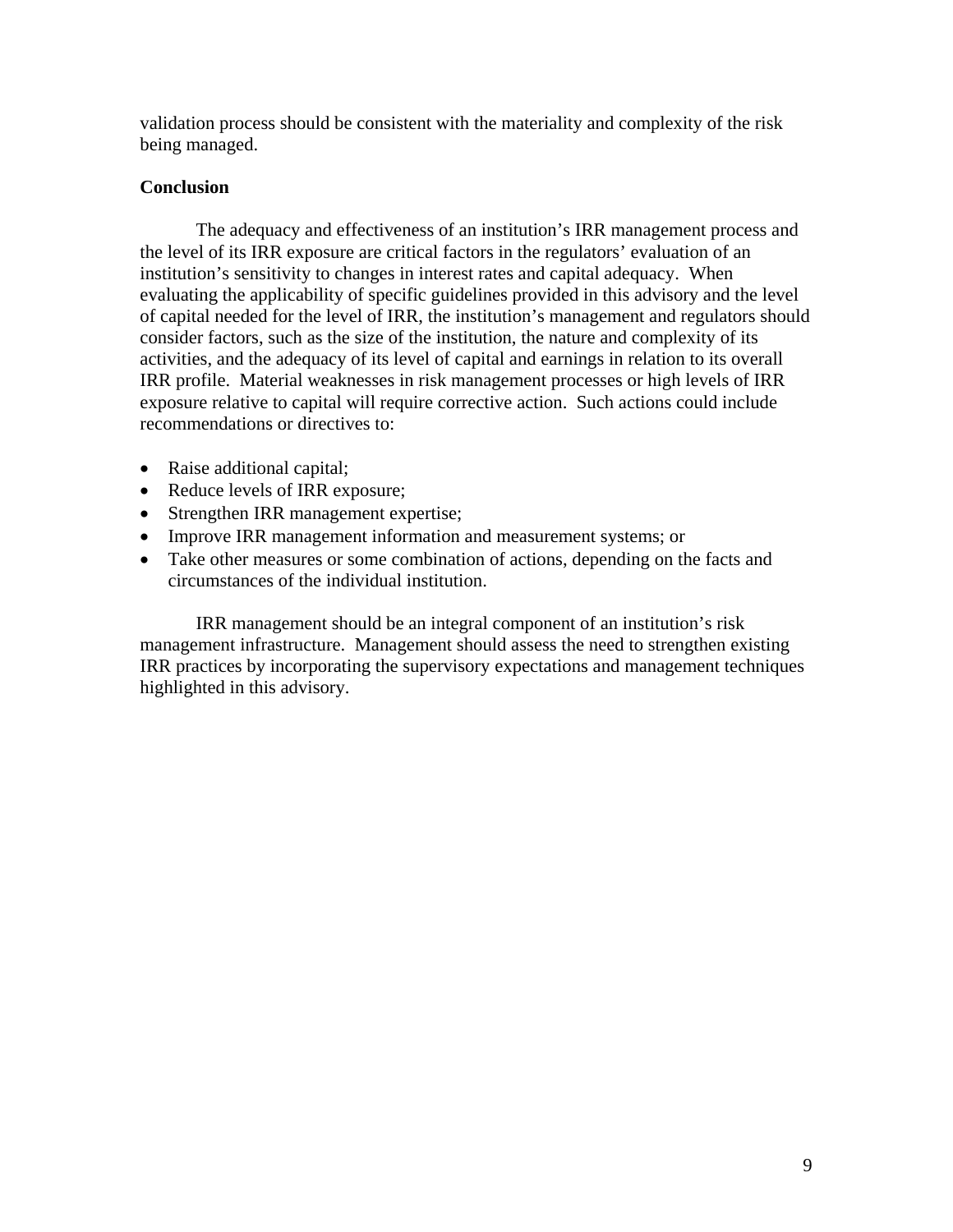# **APPENDIX A**

# **REGULATORY GUIDANCE ON INTEREST RATE RISK**

### **Federal Deposit Insurance Corporation, Federal Reserve Board and Office of the Comptroller of the Currency:**

*Interagency Policy Statement on Interest Rate Risk*  [http://www.fdic.gov/](http://www.fdic.gov/news/news/financial/1996/fil9652.pdf)

## **Additional Federal Deposit Insurance Corporation:**

*Risk Management Manual of Examination Policies* (section 7.1) [http://www.fdic.gov](http://www.fdic.gov/regulations/safety/manual/section7-1_toc.html)

# **Additional Federal Reserve Board :**

*Commercial Bank Examination Manual* (section 4090) [http://www.federalreserve.gov](http://www.federalreserve.gov/boarddocs/supmanual/cbem/0005cbem.pdf) *Bank Holding Company Supervision Manual* (section 2127) [http://www.federalreserve.gov](http://www.federalreserve.gov/boarddocs/supmanual/bhc/200907/2000p5.pdf) *Trading and Capital Markets Activities Manual* (section 3010) [http://www.federalreserve.gov](http://www.federalreserve.gov/boarddocs/supmanual/trading/trading.pdf)

## **Additional Office of the Comptroller of the Currency:**

*Comptroller's Handbook on Interest Rate Risk* [http://www.occ.treas.gov](http://www.occ.gov/static/publications/handbook/irr.pdf) *Model Validation* (Bulletin 2000-16) [http://www.occ.treas.gov](http://www.occ.gov/news-issuances/bulletins/2000/bulletin-2000-16.html) *Risk Management of Financial Derivatives*  [http://www.occ.treas.gov](http://www.occ.gov/static/publications/handbook/deriv.pdf)

### **Office of Thrift Supervision:**

*Manage[ment of Interest Rate Risk; Investmen](http://files.ots.treas.gov/84074.pdf)t Securities and Derivatives Activities* (TB-13a) *Risk Management Practices in the Current Interest Rate Environment* **[National Credit Union Administ](http://files.ots.treas.gov/25195.pdf)ration:**  *Real Estate Lending and Balance sheet Management* (99-CU-12) *Asset Liability Management Procedures (*00-CU-10) *Liability Management - Rate-Sensitive and Volatile Funding Sources (*01-CU-08) *Managing Share Inflows in Uncertain Times (*01-CU-19) *Non-maturity Shares and Balance Sheet Risk* (03-CU-11) *Real Estate Concentrations and Interest Rate Risk Management for Credit Unions with Large Positions in Fixed Rate Mortgages (*03-CU-15)

http://www.ncua.gov